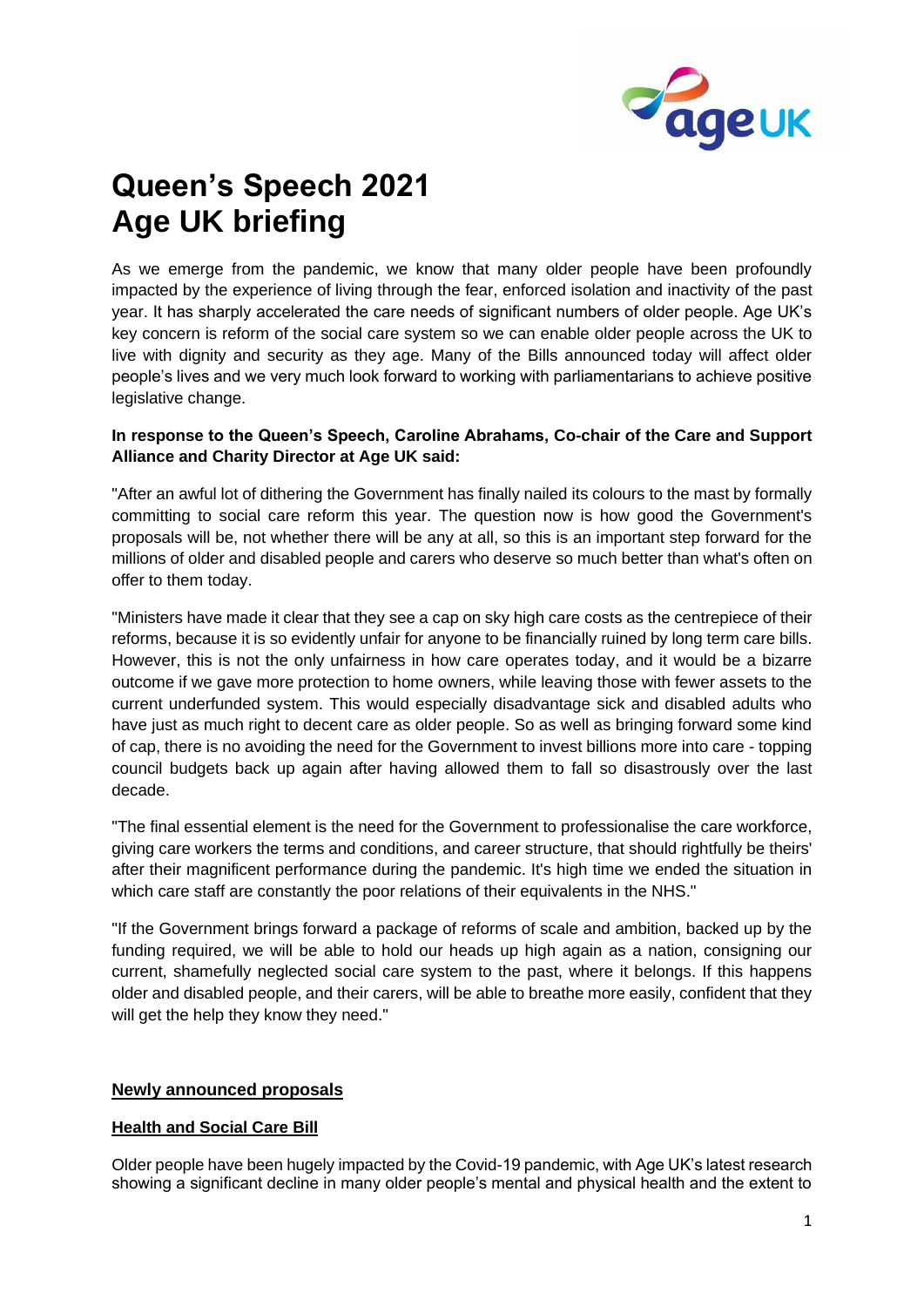which older people have struggled to access the treatment, care and support they have needed since March 2020. Age UK was pleased to see the White Paper's focus on improving integration between different parts of the health and care system. Older people and their families frequently tell us about the challenge posed by disjointed, fragmented care and the harm it can cause to their health and independence.

The Government have formally committed to full-scale social care reform outside of this Bill. But there are elements of the Health and Social Care Bill which could be used to strengthen support for the social care system. We welcome the acknowledgement and intention to address some key challenges that exist within the social care system, including an emphasis on improving the collection of social care data and the introduction of assessing how well local authorities are meeting their statutory duties under the Care Act 2014. We also believe that professionalising the social care workforce must be a key agenda within this Bill to ensure social care can meet the growing complex needs of older and disabled people.

## **What Age UK would like to see from the Bill:**

- Professionalising the social care workforce through registration
- Improved rights for care home residents
- Improved collection and publication of social care data
- Safeguards surrounding the discharge to assess process
- Support for informal carers
- A statutory duty for integrated care systems to include people with lived experiences and the VCSE organisations which represent them.

## **Renters' Reform**

The proportion of households headed by older renters has doubled in the last fifteen years, with the proportion of households headed by middle-aged renters trebling, which means more and more people will be growing old in the private rented sector. Renters' Reform is a once-in-a-generation opportunity to make changes that will protect their rights, ensure they have the power to use them and give them long-term security in their home. Age UK has joined forces with housing organisations to call for an end to Section 21 evictions and for renters' rights to be strengthened so that everyone who rents has a safe place to call home – now and in the future.

### **What Age UK would like to see from the reforms:**

- New or extended grounds for possession do not create a backdoor for the continuation of 'no-fault evictions', such as landlords only having to provide a very low standard of proof for selling their property.
- Reforms are designed to make it easier for private tenants and private landlords to make home adaptations.
- Measures to speed up the courts do not undermine the ability of tenants to challenge possession proceedings through the courts. Any changes are simple and easy for tenants to understand.

## **Electoral Integrity Bill**

Age UK is concerned that this Bill will introduce compulsory individual Voter ID at polling stations. The introduction of Voter ID requirements will act as an additional bureaucratic barrier to already existing physical barriers for older people who wish to vote. Whilst electoral fraud is an important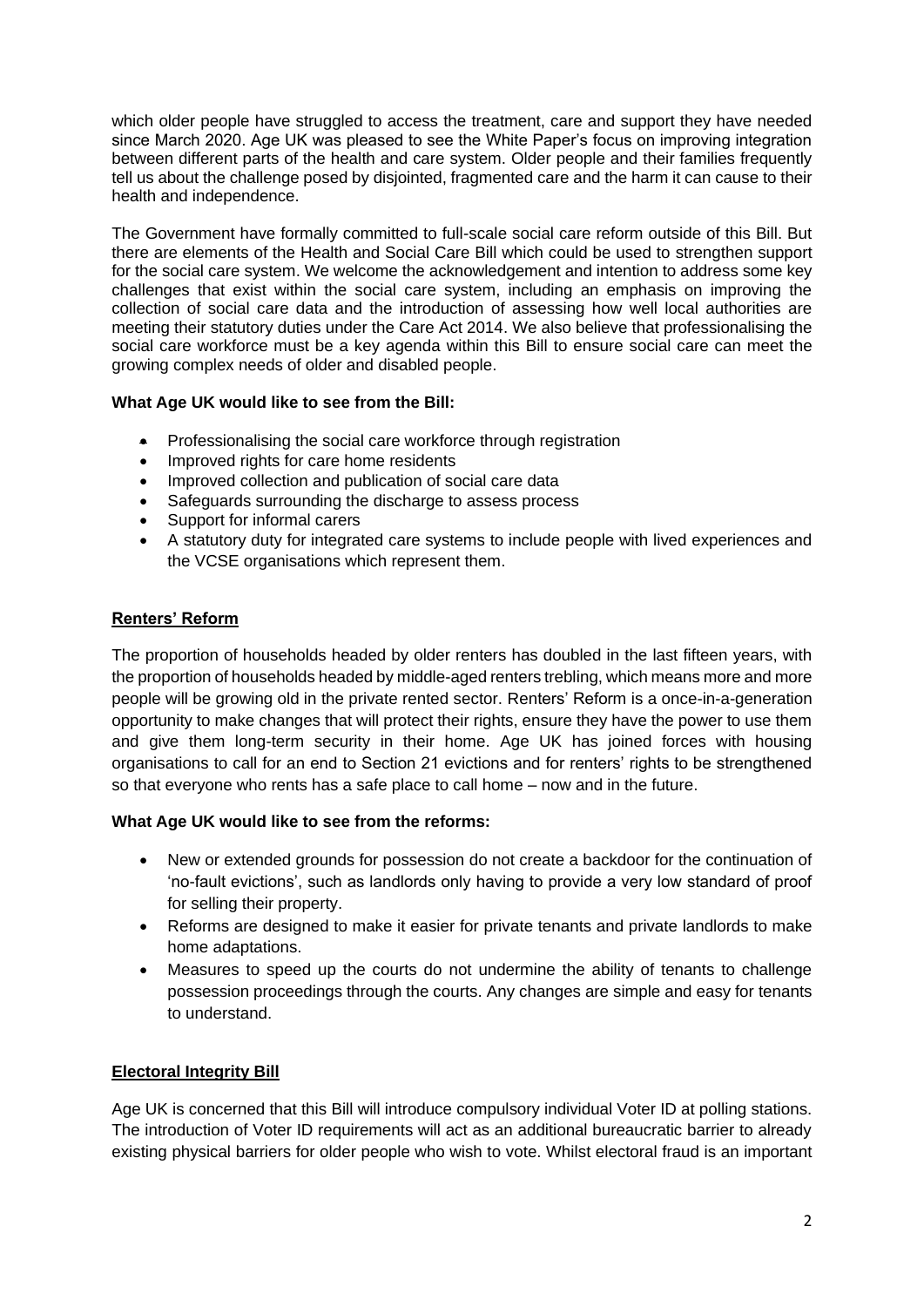issue that must be combatted, there is no evidence that personation fraud is a significant risk to voting integrity.

There is a risk that Voter ID requirements will have a disproportionate impact on older voters. We know that older people often face barriers when they are asked to prove their identity. Many older people do not hold Passports or Driving Licences and would find it difficult to travel to apply for Council ID certification. They may not have a utility bill, particularly if they live in a care home or a relative looks after their bills. Age UK believes that any scheme put in place to address electoral fraud should not inadvertently disenfranchise people who are less likely to hold nationally recognised forms of ID, including older people.

## **What Age UK would like to see from the Bill:**

- Age UK believes that the Government should reconsider proposals to require voters to provide standardised forms of identification when they vote in person.
- Within the Bill, safeguards must be put in place to ensure no individual is disenfranchised in circumstances that they do not have the required documentation and cannot travel to an electoral office to confirm their identity. An 'exceptions process' should be outlined for those affected.

## **Online Safety Bill**

The Government published the ['Online Harms' White Paper](https://www.gov.uk/government/consultations/online-harms-white-paper) in April 2019. Its principle purpose was to examine the issue of online harms – abusive, extremist and bullying content and accounts - and how new legislation could help prevent users of online platforms from being exposed to it. A lot of the debate has been framed in terms of how to best protect younger people.

Age UK welcomes many of the announcements about the scope of the proposed Bill and a new code of conduct to protect online users against harmful and illegal content. However, we believe the proposed legislation does not go far enough to protect citizens against online 'economic harms', namely exposure to fraud. The impact of fraud can be as serious as other harms within the legislation's scope, and there are existing laws to protect citizens from. Improving the safety of the internet will allow more digitally excluded older people to take full advantage of the benefits it brings.

### **What does Age UK want to see from the Bill:**

- Sites need to take stronger action to prevent fake profiles and scam ads from appearing in the first place. Whilst reporting tools are in place, they are often of no use if people have already fallen victim.
- Given the increasing scale and sophistication of online fraud, tech firms must face the same responsibilities as banks to work with law enforcement and protect the public from it.
- Expand the scope of the legislation to include fake and fraudulent content that leads to scams.

### **Reform of Mental Health Act**

In undertaking necessary improvements to the Mental Health Act (MHA) it is vital to ensure reforms appropriately consider the needs of older people. Older people make up 20% of the total of people who are detained under the MHA in hospital, mental health units or other specialised secure services.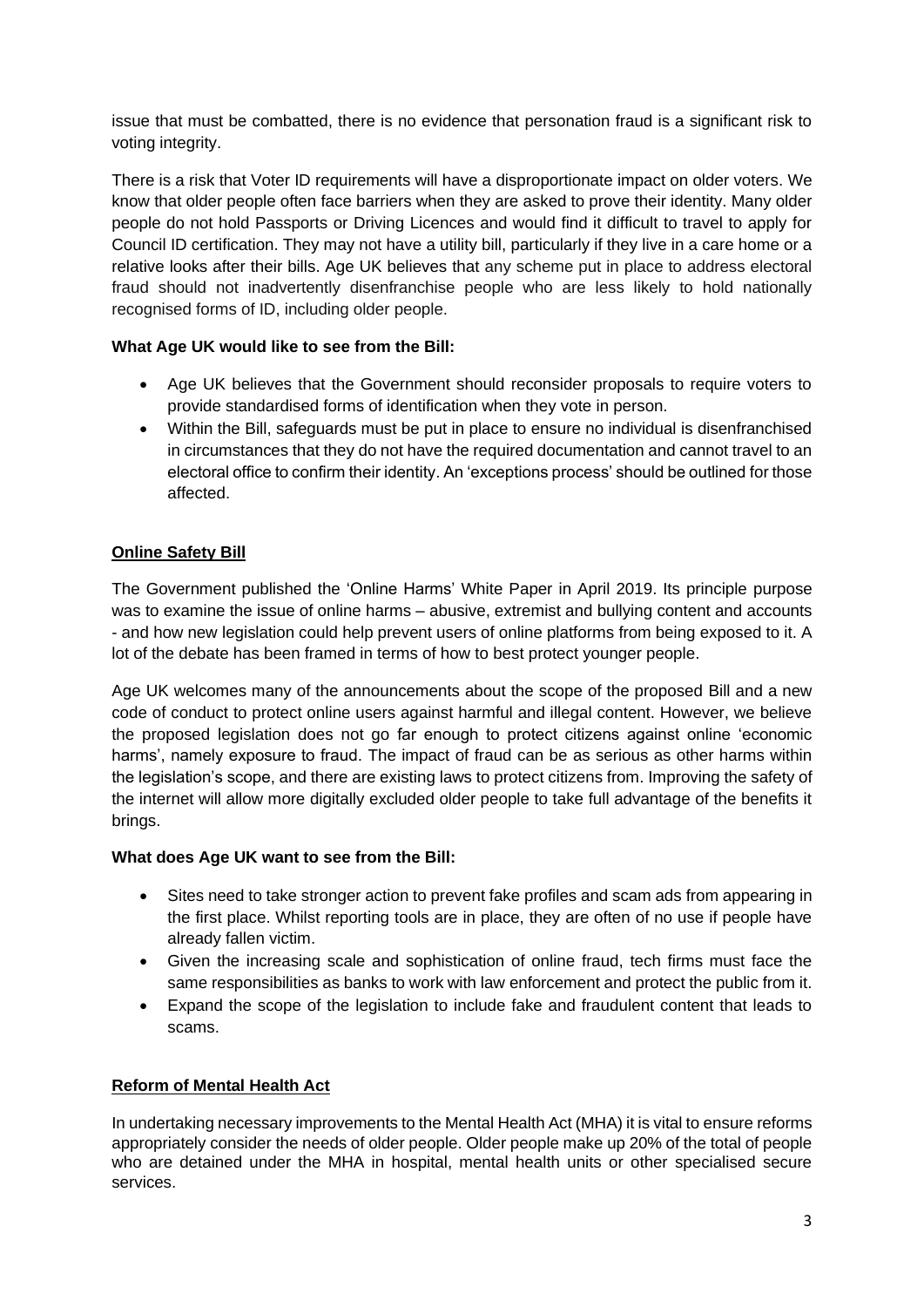Age UK welcomes the Government's commitment to improve the experiences of people impacted by the MHA through legislative change, as well as through policy, practice, and service delivery. In particular, we welcome the emphasis on ensuring older people, and their significant others, have a greater say in their treatment options, more involvement in care planning and have the opportunity to be better supported by an advocate, as well as addressing race inequality through the Patient and Carer Race Equality Framework.

## **What Age UK would like to see from the reforms:**

- The involvement of the person and their significant others in treatment options before, during and after detention placing the individual affected and their carer at the heart of this process.
- Ensuring facilities that admit older people are equipped to meet wider health and care needs, including specific training to understand the needs of older people.
- A review of the current funding streams for older people who have been detained to ensure they receive the best care possible following detention.
- A clear framework for tackling race inequality in policy and practice.

## **Skills for Jobs: Lifelong Learning for Opportunity and Growth**

We welcome the commitment to the Lifetime Skills Guarantee and agree with its aim that everyone, no matter what age they are, should have access to high-quality training. It's right to prioritise adults without an existing Level 3 qualification for free training, which should, if aligned correctly with local labour markets, help people move into decent jobs. We also welcome the proposed reforms to funding for post-18 education loans - older workers must be able to afford to take up the offer of re-training.

However, the current turbulent labour market has shown that many over 50s with existing Level 3 or above qualifications can find it difficult to remain in work. For many older workers, qualifications gained many years ago do not carry the same weight as employers and so need to be refreshed.

### **What Age UK would like to see from the Bill:**

• Older workers must have access to the same training opportunities as people of all ages, and everyone should be able to re-train to meet changing skills demands within the labour force.

### **Violence against Women and Girls Strategy**

180,000 older women aged 60-74 were victims of domestic abuse in England and Wales in the past year. We know that domestic abuse can happen at any age, but there's no doubt that older victims can face unique barriers in being recognised and getting help.

### **What we want to see from the Strategy:**

- The Government must ensure services are suitable for older women and not primarily designed with younger women in mind. At the moment, few older victims of domestic abuse are accessing any kind of professional support.
- Mandatory, ongoing training for healthcare practitioners in how to recognise and support an older person who may be experiencing domestic abuse. This is particularly important for those who interact with older people during admissions and discharges from hospital.